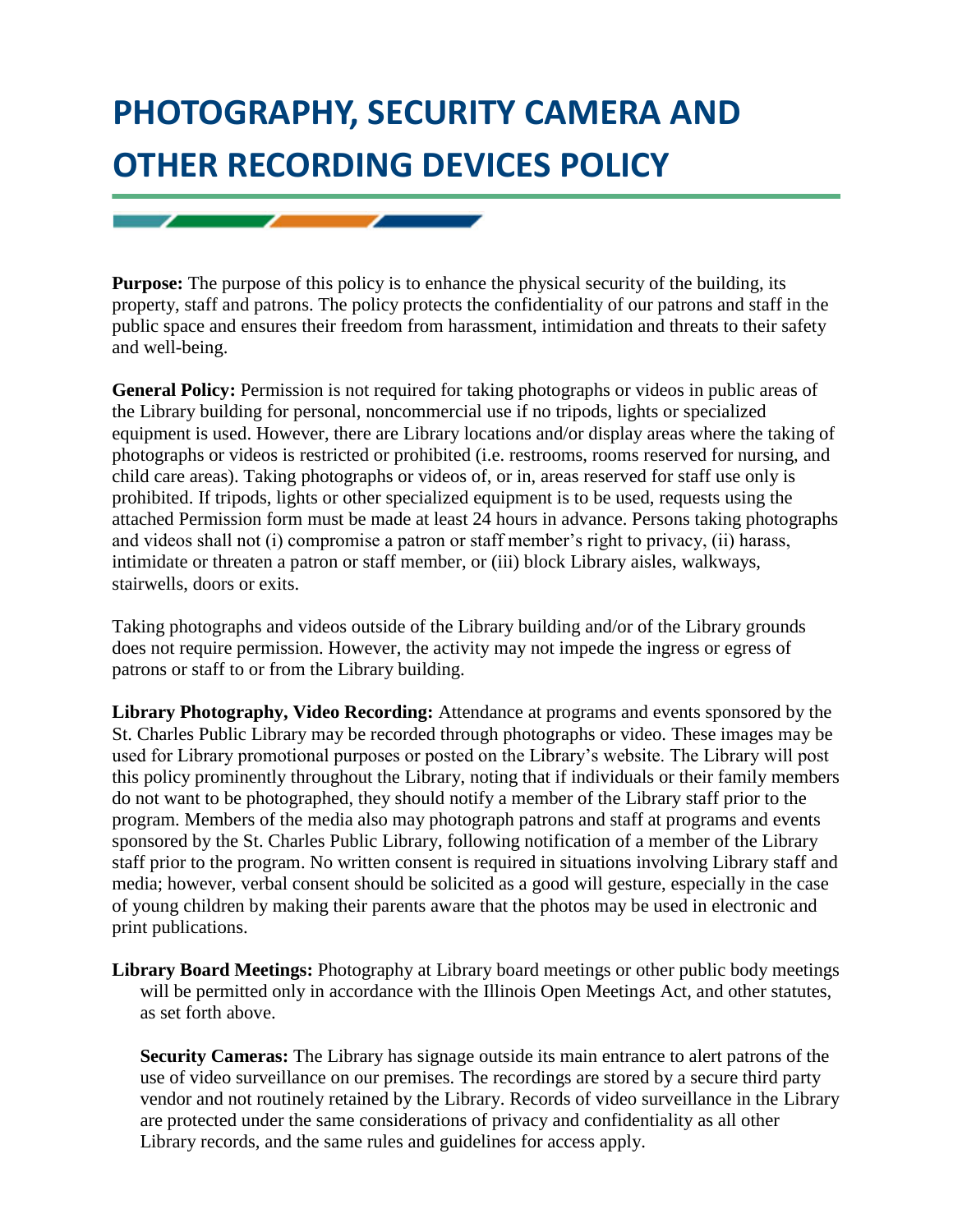Liability: Persons involved in taking photographs or videos are solely liable for any injuries to person or property that result from their activities on Library property. They also have sole responsibility for obtaining all necessary releases and permissions required by law from persons who can be identified in any photograph or video for copyrighted materials. The Library undertakes no responsibility for obtaining these releases or permissions. The Library reserves the right to ask any individual or group violating this policy to cease taking photographs or videos.

Adopted: 1/12/05. Revised: 7/25/13; 6/26/17; 7/14/21; 5/11/22